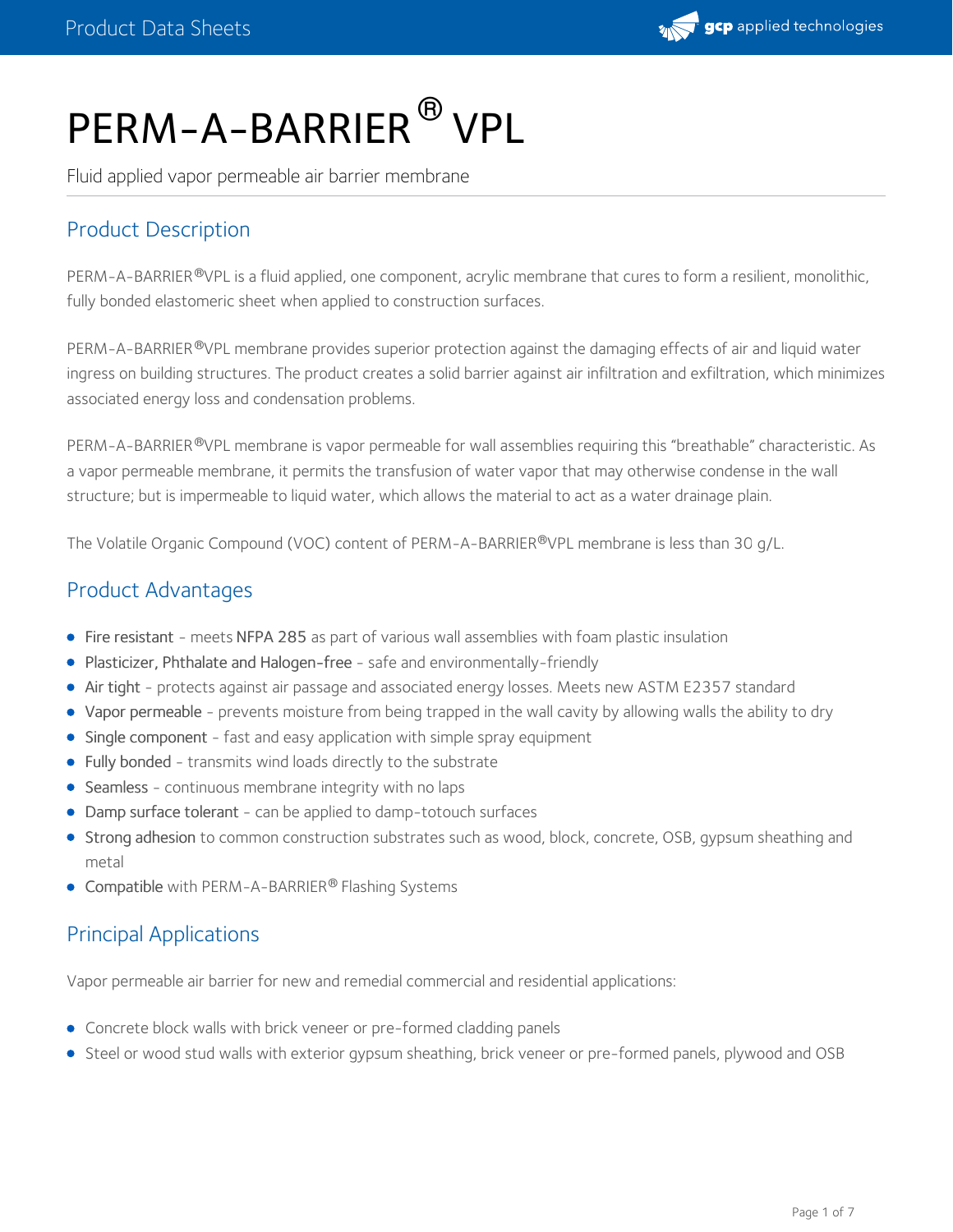## System Components

- **PERM-A-BARRIER<sup>®</sup> VPL membrane for vertical applications**
- S100 Sealant one part neutral curing, ultra low modulus silicone sealant for detailing and joint treatments
- **BITUTHENE<sup>®</sup> Liquid Membrane** for details and terminations
- PERM-A-BARRIER Wall Flashing heavy duty fullyadhered membrane for through-wall flashing detailing **®**
- **PERM-A-BARRIER® Detail Membrane** flexible, fully-adhered membrane for detail flashing areas
- **PERM-A-BARRIER<sup>®</sup> Aluminum Flashing flexible, aluminum faced, fully-adhered membrane for detail flashing areas**

## Installation

## Safety

Refer to product label and Safety Data Sheet before use. All users should acquaint themselves with this information prior to working with the material. Carefully read detailed precaution statements on the product labels and SDS before use.

SDSs can be obtained from our web site at gcpat.com or by contacting us toll free at 866-333-3SBM (3726).

## Surface Preparation

All surfaces must be sound and free from spalled areas, loose aggregate, loose nails or screws, sharp protrusions or other matter that will hinder the adhesion or regularity of the membrane installation. The surface must also be free from frost, dirt, grease, oil or other contaminants. Clean loose dust and dirt from the surface by brushing or wiping with a clean, dry cloth.

#### Concrete and Other Monolithic Cementitious Surfaces

Surface irregularities greater than 1/4 in. (6 mm) across and/or 1/8 in. (3 mm) in depth should be pre-treated with BITUTHENE®Liquid Membrane or repaired with a lean mortar mix or nonshrinking grout. Remove concrete form lines and any high spots greater than 1/8 in. (3 mm) in height to ensure uniform surface. On highly dusty or porous substrates it may be necessary to apply a scratch coat of PERM-A-BARRIER®VPL membrane prior to spraying to full thickness.

PERM-A-BARRIER®VPL membrane may be applied to green (minimum 3 day cure time) concrete or over damp totouch surfaces Remove any visible water prior to application.

## Concrete Masonry Units (CMU)

The CMU surface should be smooth and free from projections. Strike all mortar joints full and flush to the face of the concrete block. Fill all voids and holes, particularly at the mortar joints, with a lean mortar mix or nonshrinking grout. Alternatively, a parge coat (typically one part cement to three parts sand) may be used over the entire surface.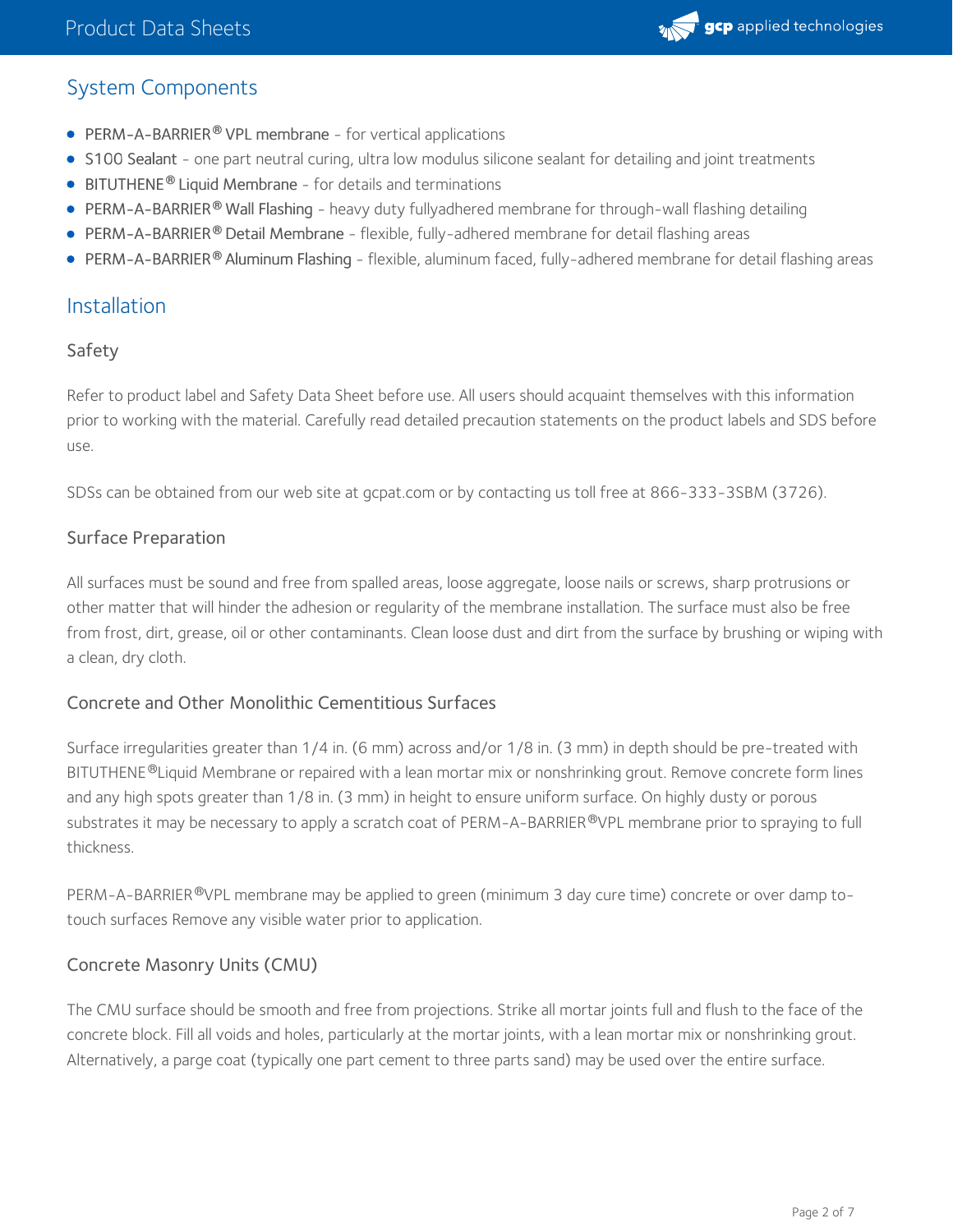

#### Exterior Sheathing Panels

PERM-A-BARRIER <sup>®</sup>VPL membrane may be applied directly to exterior sheathing panels such as exterior drywall, plywood and oriented strand board (OSB) and glass faced wall boards. To avoid deflection at the panel joints, fasten corners and edges with appropriate screws. Fasteners should be driven flush with the panel surface (not counter sunk) and into the framing system in accordance with the manufacturers recommendations. Completely fill the sheathing joint with S100 Sealant and then install a scratch coat (approx. 15-30 mils) of S100 Sealant with a margin trowel or similar onto the face of the sheathing approximately 1 in. (25 mm) on each side of the sheathing joint, ensuring the edges are tapered to prevent shadowing of the spray application. Once the sealant is tack free, the PERM-A-BARRIER  $^\circ$ VPL membrane may be applied.

#### **Detailing**

Detailing should be completed prior to applying the full coverage of PERM-A-BARRIER®VPL membrane. The field application should completely cover the detail areas to provide a continuous membrane.

For a complete description and instructions on individual details, consult the separate detail sheets found on our web site at gcpat.com.

Transitions to beams, columns, window and doorframes, etc. should be made with a strip of PERM-A-BARRIER®Detail Membrane, PERM-A-BARRIER ®Aluminum Flashing or PERM-A-BARRIER ®Wall Flashing product. Only Perm-A-Barrier Wall Flashing membrane can be used for through wall flashing applications or under masonry units. Optimum adhesion will be achieved when the membrane or flashing is lapped onto the cured PERM-A-BARRIER®VPL membrane. As soon as it is cured (approximately 24 hrs after application at 50% R.H, 68°F), the product is ready to accept self-adhered membranes or flashings.

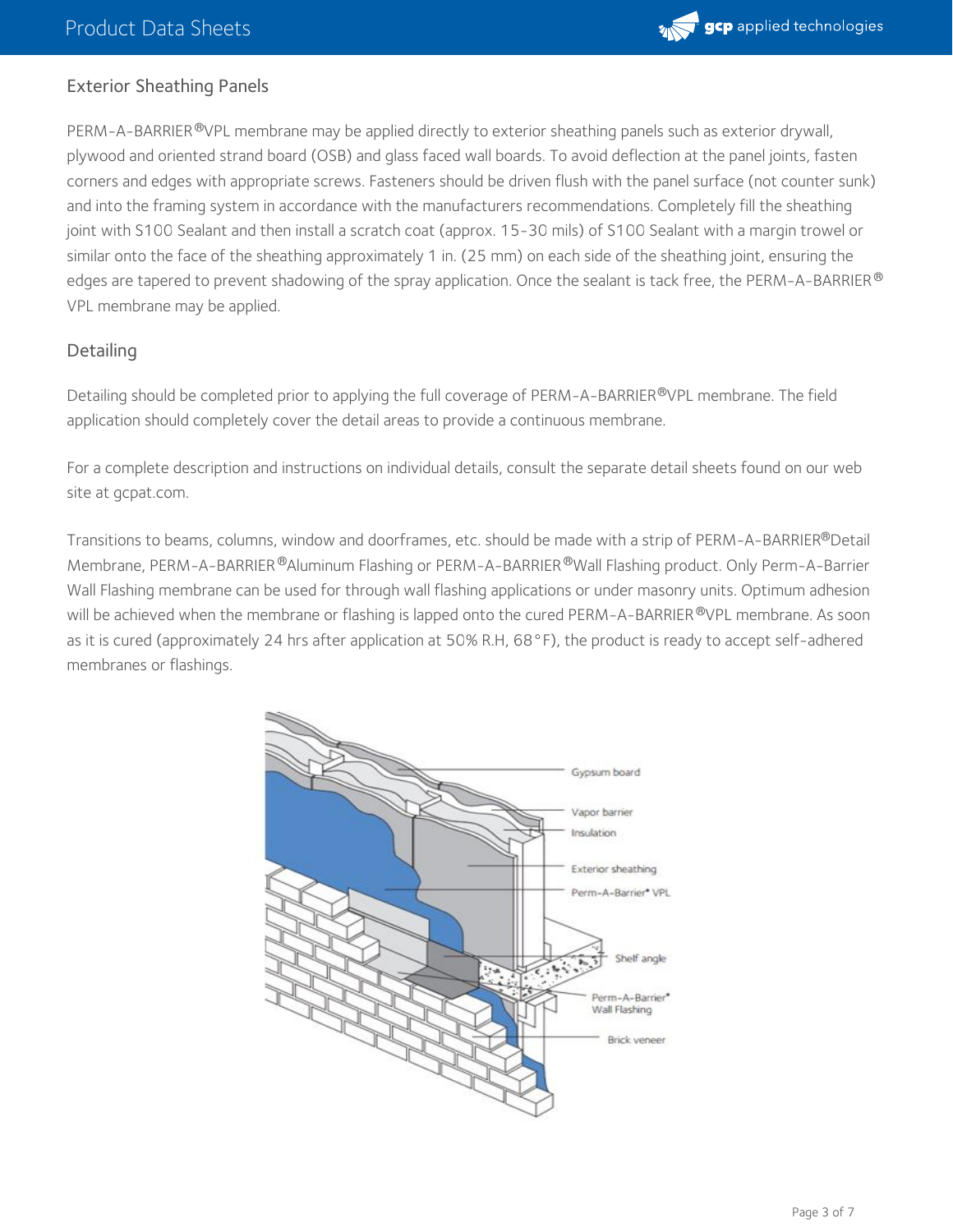

A minimum 6 in. (150 mm) wide strip of PERM-A-BARRIER®Detail Membrane, Perm-A-Barrier Aluminum Flashing or Perm-A-Barrier Wall Flashing product should be installed and centered over all outside corners ensuring that all horizontal laps shed water. Installation of the self-adhered flashing at corners may be installed prior to the Perm-A- Barrier VPL LT application in accordance with the applicable data sheet and installation instructions or after the Perm- A-Barrier VPL LT product has cured. Avoid installing S100 Sealant under self-adhered flashing. Best practice would be to install corner flashing prior to detailing exterior sheathing joints with S100 Sealant. Any gaps around penetrations should be grouted solid or caulked with BITUTHENE ®Liquid Membrane or a polyurethane sealant prior to the PERM-A-BARRIER <sup>®</sup>VPL membrane application. Refer to GCP standard penetration details.

#### Membrane Application

PERM-A-BARRIER <sup>®</sup>VPL product can be installed through a spray application. It may be applied by roller or brush, however spray application is the preferred method. If applying PERM-A-BARRIER ®VPL product by roller or brush, multiple material passes may be necessary to ensure that the required wet thickness is achieved.

Contact GCP for further details of local applicators, application techniques and spray equipment.

Application Temperature - In spray applications, PERM-A-BARRIER®VPL membrane may be applied at temperatures as low as 40°F (4°C). It is not recommended for use when cold and/ or damp conditions exist for prolonged periods. The product is a water-based material. As with all water-based materials, it is subject to freezing at temperatures below 32°F (0°C).

#### Thickness Control

Application thickness is controlled in vertical applications by marking the area and spot-checking the thickness with a wet film thickness gauge. Swipe marks on the surface of the PERM-A-BARRIER®VPL product are acceptable as long as the minimum thickness is maintained.

#### Coverage Rates

PERM-A-BARRIER®VPL membrane is typically applied at a minimum thickness of 68 mils wet. The theoretical coverage rate (not including waste) at a thickness of 68 mils is approximately 23.6 ft<sup>2</sup>/gal to reach a 40 mil dry thickness.

Coverage may vary depending on application technique and may be reduced over rough and uneven substrates. The applicator goal should be a continuous membrane at a thickness of 68 mils wet, adjust coverage rate accordingly.

#### Drying

PERM-A-BARRIER®VPL membrane is dry to touch and can be overcoated within 4 hours under normal conditions (50% R.H, 68°F). The product dries through in 24 hours at normal conditions (50% R.H, 68°F). Drying and skinning times may vary depending on temperature, humidity and surface conditions.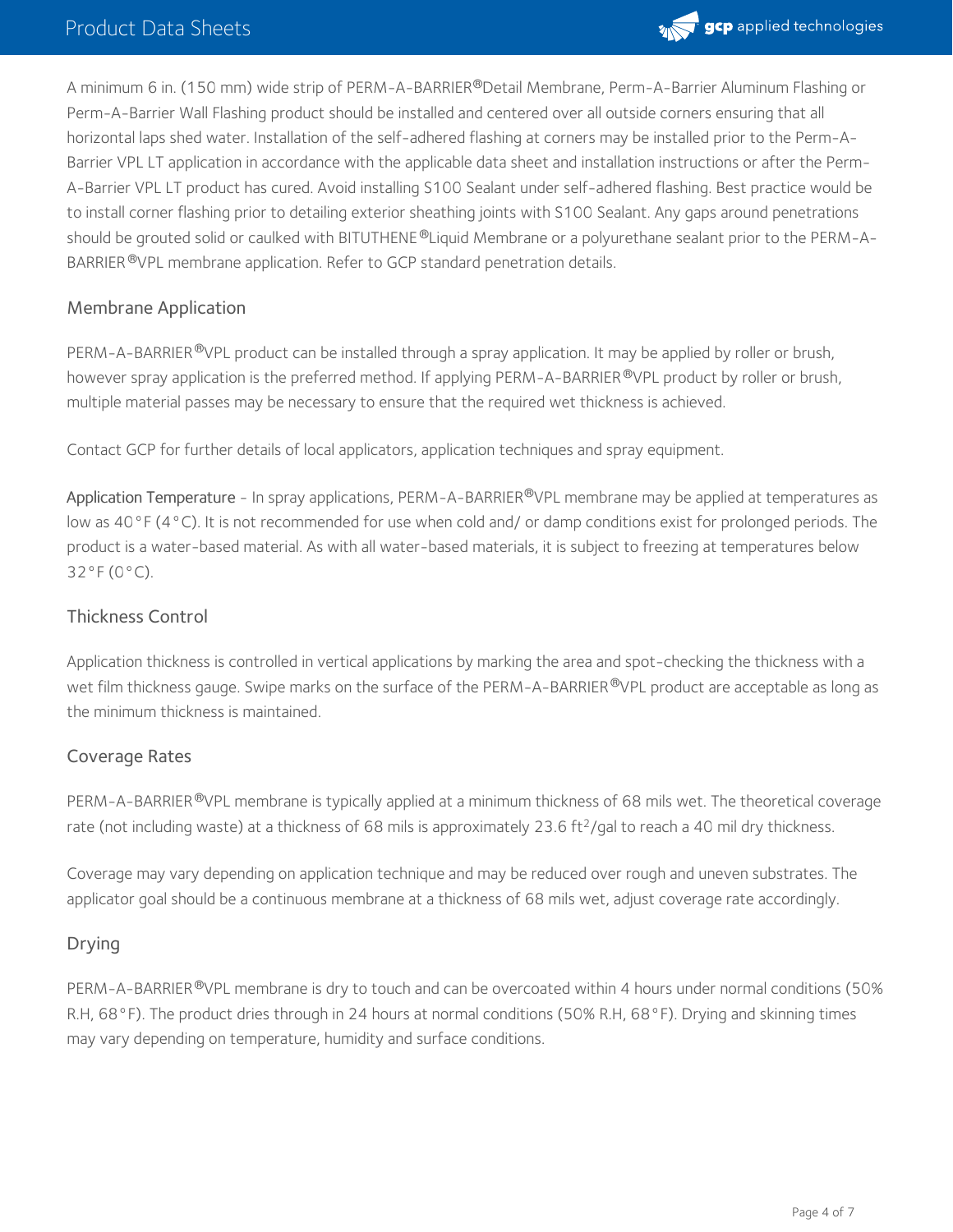#### Application of Insulation and Finishes

PERM-A-BARRIER®VPL membrane is not suitable for permanent exposure. Insulation boards may be installed after the product has fully cured. If the insulation or exterior finish cannot be applied within 6 months of the product application, some form of temporary protection (such as tarpaulins) should be used to protect the product from the effects of sunlight. Installation of insulation boards can be accomplished by using compatible mechanical fasteners or, solvent free insulation adhesive.

## **Cleaning**

Tools and equipment are most effectively cleaned using a damp cloth and removing material as soon as possible to prevent curing on tools and equipment. For short shutdown periods, material can remain in the lines and equipment. Material should not be left in the lines for any period of time if temperatures are expected to drop below 40°F (4°C). For long-term storage, thoroughly flush the entire system with water and then purge with PROCOR®Flushing Oil. Good preventative maintenance will lengthen the life of the pumps.

## Storage and Handling

PERM-A-BARRIER®VPL membrane should be stored under cover in original sealed containers above 40°F (4°C) and below 90°F (35°C). The shelf life is 9 months in unopened containers.

Store opened containers with plastic protective liner covering the material.

## Limitations

PERM-A-BARRIER®VPL should not be used in areas where it will be permanently exposed to sunlight, weather or traffic. Maximum UV exposure period is 6 months. For indirect or intermittent UV exposure applications, refer to PERM-A-BARRIER ®VPO.

Do not apply the product in wet weather. It should not be applied if rain or temperatures below 40°F (4°C) are expected within 24 hrs. For applications below 40°F (4°C), refer to PERM-A-BARRIER®VPL LT.

PERM-A-BARRIER®VPL membrane should be kept from freezing as it is subject to freezing at temperatures below 32°F (0°C).

PERM-A-BARRIER®VPL has a maximum in-service temperature of 160°F (71.1°C).

# Physical Properties

| <b>PROPERTY</b>               | <b>TYPICAL VALUE</b> | <b>TEST METHOD</b> |
|-------------------------------|----------------------|--------------------|
| Color                         | Green                |                    |
| Solids content by volume      | 59% (approx.)        |                    |
| Drying time @ 50% R.H., 68°F1 | 4 hours - tack free  |                    |
|                               | 24 hours - fully dry |                    |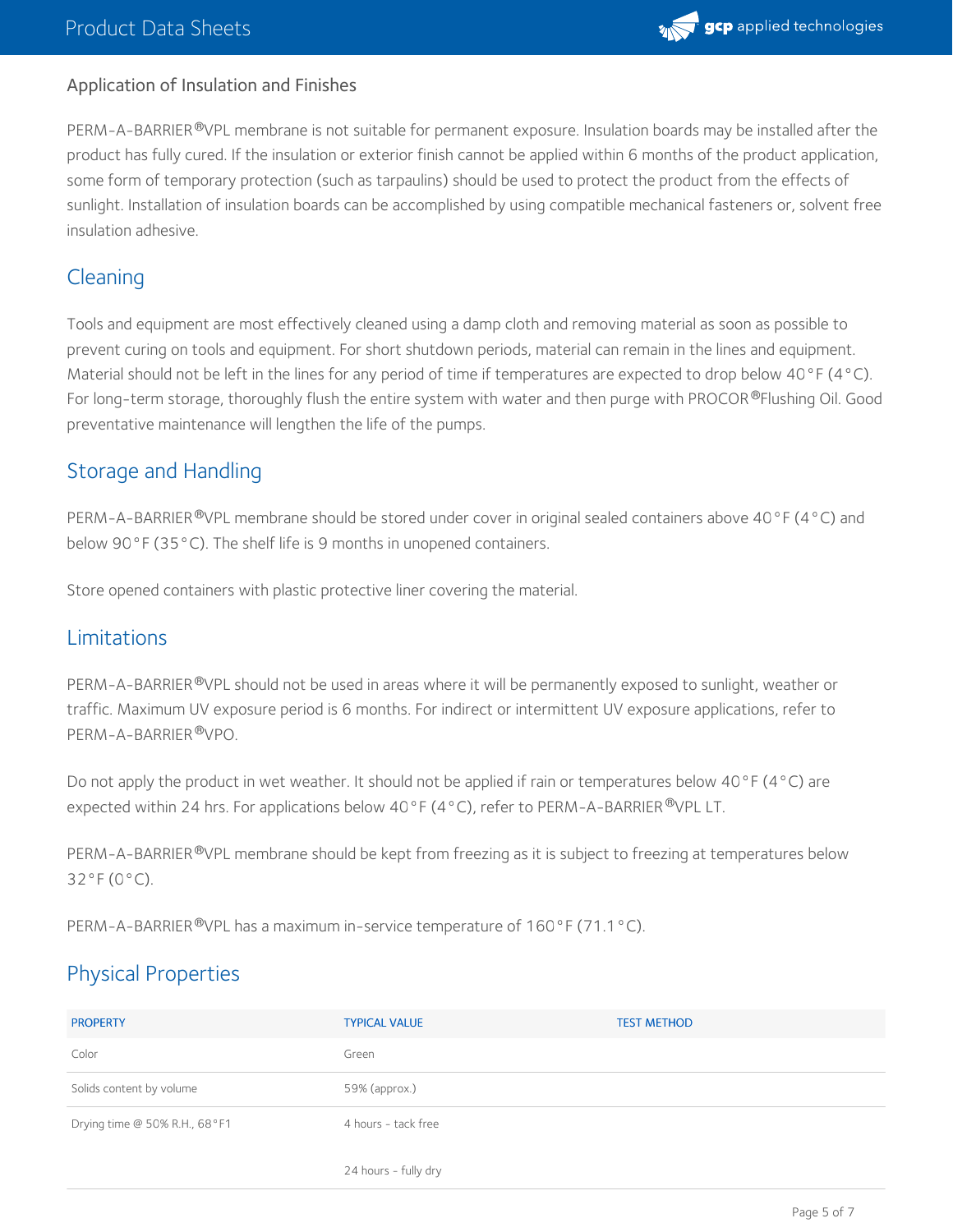

| Water resistance of in-place membrane                                 | Pass                                                                    | ASTM E331           |
|-----------------------------------------------------------------------|-------------------------------------------------------------------------|---------------------|
| Air permeance                                                         | 0.0003 L/s·m <sup>2</sup> @ 75 Pa                                       | <b>ASTM E2178</b>   |
|                                                                       | (<0.00006 cfm/ft <sup>2</sup> @ 1.57 psf)                               |                     |
| Assembly air permeance                                                | Pass                                                                    | <b>ASTM E2357</b>   |
| Water vapor transmission                                              | 15 perms                                                                | ASTM E96 - Method B |
| Pull adhesion to glass-mat faced gypsum sheathing <sup>2</sup> 30 psi |                                                                         | ASTM D4541          |
| Pull adhesion to concrete                                             | 100 psi                                                                 | ASTM D4541          |
| Tensile strength                                                      | 110 psi                                                                 | ASTM D412 - Die C   |
| Elongation                                                            | 250%                                                                    | ASTM D412 - Die C   |
| Nail sealability                                                      | Pass                                                                    | ASTM D1970          |
| Low temperature flexibility                                           | Pass at -20°F (-29°C)                                                   | ASTM D1970          |
| Wall assembly fire test                                               | Pass as part of various wall assemblies with foam<br>plastic insulation | <b>NFPA 285</b>     |

#### ICC-ES AC 212 Acceptance Criteria For Water-Resistive Coatings used as Water-Resisitive Barriers over Exterior Sheathing

| Structural                            | Pass - No cracking within the field of the panel or at ASTM E1233 Procedure A<br>the substrate joints |           |
|---------------------------------------|-------------------------------------------------------------------------------------------------------|-----------|
| Racking                               | Pass - No cracking within the field of the panel or at ASTM E72<br>the substrate joints               |           |
| Restrained environmental cycling test | Pass - No cracking within the field of the panel or at ICC-ES AC 212<br>the substrate joints          |           |
| Water penetration testing             | Pass - No water penetration at the sheathing joints<br>at the backside of the panel                   | ASTM E331 |
| Freeeze-thaw                          | Pass - No sign of deleterious effects after 10 cycles ASTM E2485 - Method B                           |           |

Footnotes:

1. Drying and skinning times may vary depending on temperature, humidity and surface conditions.

2. Failure occurs when glass facing pulls away from gypsum core.

Finished and exposed surfaces should be protected from overspray. PERM-A-BARRIER®VPL membrane should not be used in waterproofing applications in hydrostatic condition.

PERM-A-BARRIER®VPL membrane is not compatible with petroleum solvents, fuels and oils, materials containing creosote, pentachlorophenol or linseed oil.